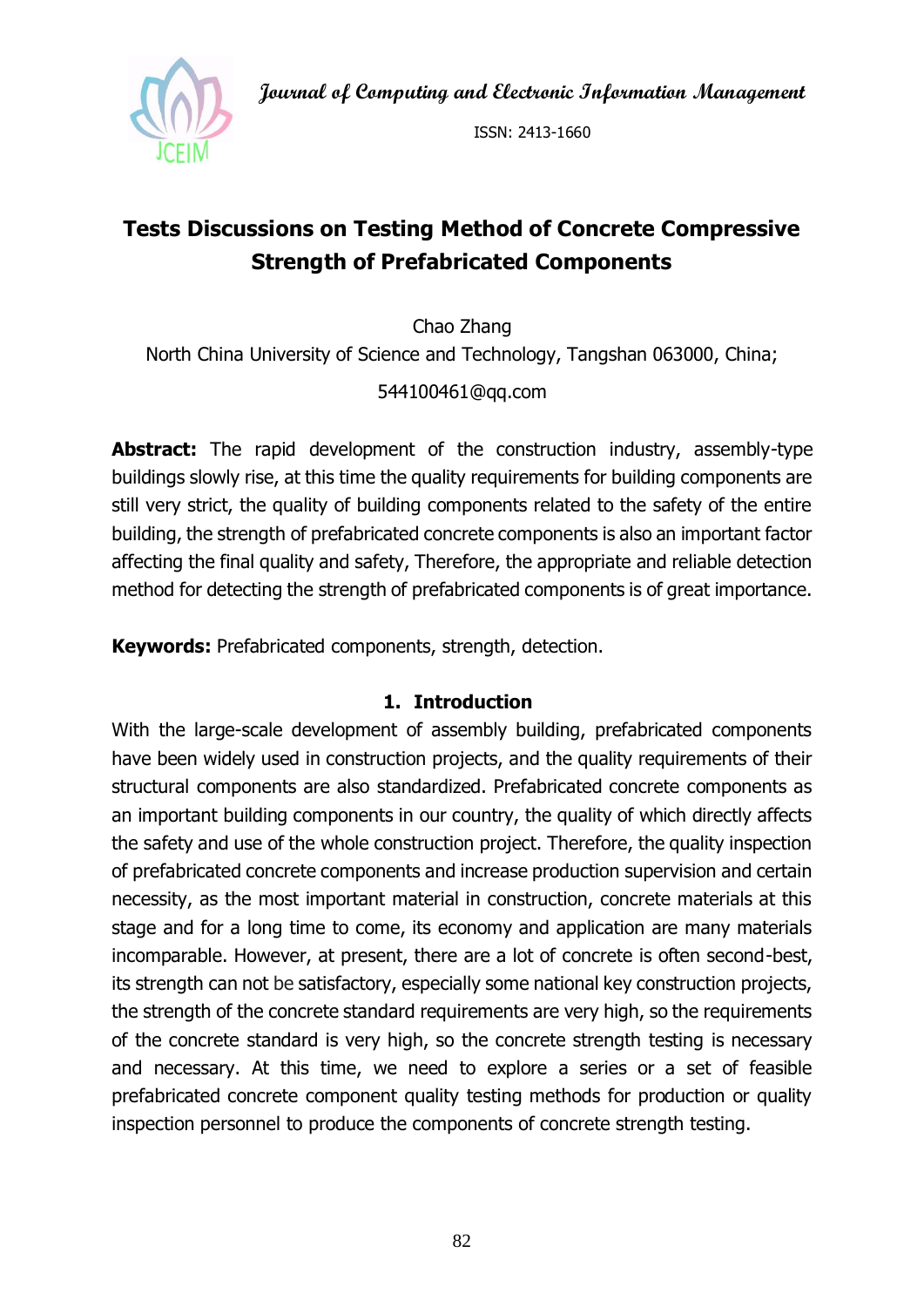# **2. Organization of the Text**

The methods of concrete strength detection of prefabricated components can be divided into two kinds: "non-breakage detection method" and "semi-breakage detection method". Non-breakage detection method is to determine a physical quantity related to concrete strength without damaging the structure or components, according to the relationship between it and concrete strength, indirectly obtain concrete strength, china's current commonly used mainly rebound method, ultrasonic method, ultrasonic rebound comprehensive method, etc. , this kind of method is characterized by convenient testing, low cost The reliability of the test structure is widely used, but the reliability of the test structure depends mainly on the correlation between the amount of physics and the intensity under test, so the relationship between the two must be established after a large number of statistical experiments before testing, and a strict correlation formula or calibration curve must be established before testing.

Semi-breakage detection method is to sample directly from the structure to carry out pressure strength test or other methods to finalize the concrete strength, the current commonly used methods are mainly drill core method, rear anchoring method, pullout method and so on. Although there is a certain gap between the test results and the strength of the cube test block, the correlation between the two is good, and the dispersion is small and has great reliability. Because of its intuitive and accurate characteristics, it plays an indispensable role in real engineering. However, this kind of method will generally cause a certain degree of damage to the structure or component concrete, especially when the concrete strength is far below the design value, the negative effectof of this kind of damage will be further increased, not suitable for use in large areas of engineering testing. Therefore, the use of such testing methods should be careful, after the end of the test to use a high level of strength of concrete or materials in a timely manner, so as not to increase damage to the structure or components.

# **3. Common concrete pressure strength detection method**

#### 3.1 Rebound method

The rebound method to detect the anti-pressure strength of concrete is one of the most commonly used non-breakage detection methods. The hardness of the concrete surface is detected by the rebound instrument, the rebound value is obtained, and then the depth of carbonization is carried out, and the value of concrete anti-pressure strength is presumed by mathematical relationship and related specifications. The industry specifications currently being implemented are JGJ/T23-2011 "Technical specification for inspection of concrete compressive strength by rebound method" Its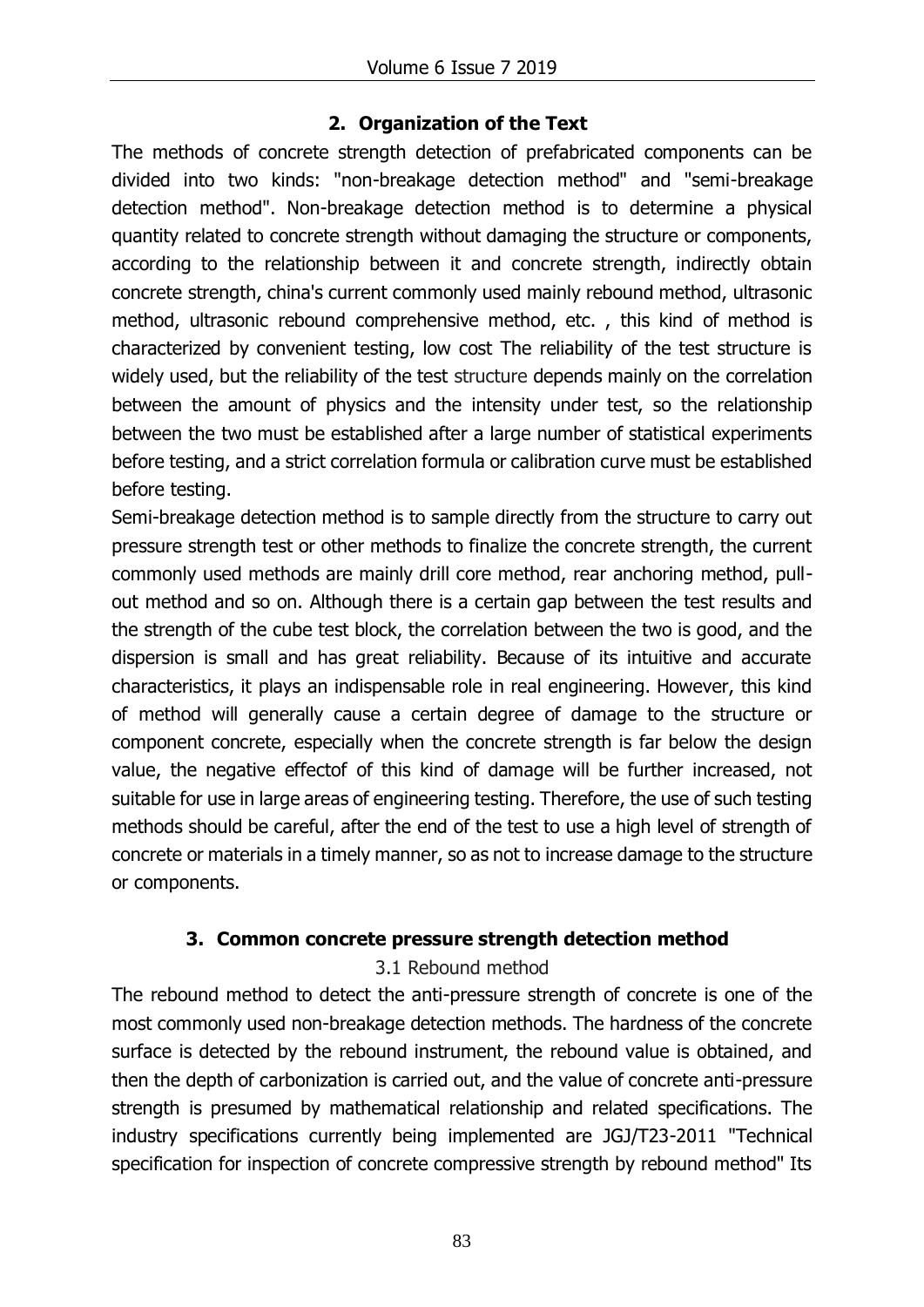application is the pressure strength of ordinary concrete, and it is not suitable for the detection of concrete strength with potholes on the surface of concrete and defects in the interior.

For concrete that changes in raw materials or construction process, a special local standard curve or special standard curve should be established to determine the strength of concrete pressure. The rebound method detects the concrete pressure strength is a non-destructive test, and it can be quickly presumed that the concrete pressure strength is. However, because the rebound method is an indirect presumption method, there are many influencing factors, such as the difference between the concrete surface and the interior, the angle deviation when the rebound is present, the detection of the depth of carbonization is not cleared, etc. Therefore, the rebound method is a widely used method, but its accuracy is general, only suitable for large-scale spot check detection, not suitable for accurate quantitative detection.

# 3.2 Ultrasound-rebound method

Ultrasonic-rebound method combines rebound method and ultrasonic detection technology with more accurate detection of concrete anti-pressure strength detection, using the standard CECS02:2005 Technical specification for inspection of concrete compressive strength by ultrasonic-rebound combined method, the method in the same detection area through the rebound method and ultrasonic method respectively to detect concrete, It is a supplement to detect the anti-pressure strength method of concrete by means of mathematical formula and related specifications to presume the corresponding pressure strength value of concrete components. Similar to the antipressure strength of concrete detected by rebound method, the application range of ultrasonic-rebound method to detect concrete pressure strength is also ordinary concrete, not suitable for concrete which has caused surface loosening and peeling due to frost damage, chemical attack, fire, high temperature, etc.

Although the ultrasonic-rebound method complements and perfects the rebound method, because of the existence of the concrete component distribution rebar, it is necessary to locate the position of the rebar before the physical component detection process, so as to avoid the influence of the rebar on the ultrasonic value, which causes the data distortion, which affects the test results. It is easy to avoid rebar when using ultrasonic testing method, but the deviation of the test results increases when the angular or oblique side is used.

# 3.3 Core Drilling Method

Drill core method is the use of drill core machine in the concrete components to drill the core sample, after processing in the laboratory pressure machine for pressure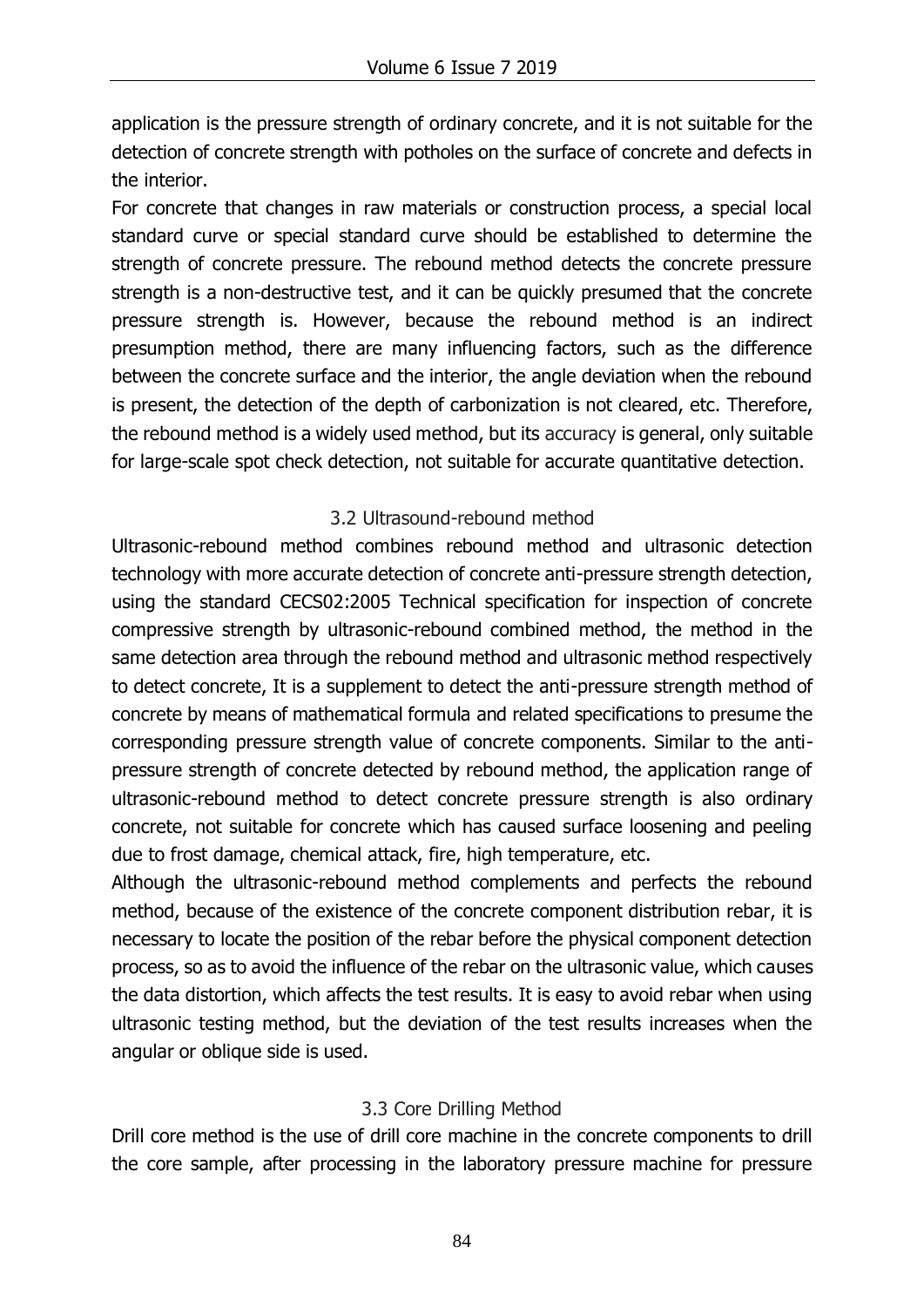strength detection, belongs to the direct acquisition of concrete pressure strength detection method, is also a semi-break detection method. The current industry standard sits JGJ/T384-2016 Technical specification for inspection of concrete compressive strength by core drilling method, which is used to determine the presumptive value of concrete anti-pressure strength or to correct indirect strength detection methods. Core samples should be used with a diameter of 100 mm, the diameter should not be less than 3 times the maximum particle size of the aggregate, because the drill core method belongs to the semi-breakage detection method to detect the concrete pressure strength, the number of core samples drilled on the concrete components should not be too much, and should avoid the concentrated force of the component. The drill core method easily truncates the steel bars inside the concrete components, which causes the structural mechanical properties to decrease. The core sample height ratio should be within the 0.95 to 1.05 range, the core sample end needs to be leveled, otherwise it will have a greater impact on the test results. At present, the drill core method is mainly used to detect the concrete pressure strength of other indirect methods.

#### 3.4 Pull-off method

Pulling method is to drill and pull the core sample on the concrete component, with a special pull-off instrument for testing, the measured fracture value according to the specification and the use of mathematical relationship to calculate the value of the concrete component's anti-pressure strength, the current common industry standard of concrete is JGJ/T 378-2016 "Technical specification for inspection of concrete compressive strength by pulled off method" The pull method is also a semi-breakable method to detect the strength of concrete, so it is not recommended to carry out a large number of tests on the finished components, as a direct method to obtain the detection strength, should choose the appropriate location for the test. Clean up in time after the test and repair with fine stone concrete of the same strength or height.

#### **4. Concluding remarks**

Based on the methods mentioned above, this method is tried in the test of prefabricated concrete members. According to the actual working conditions and the requirements of components and testing, the main factors affecting concrete are judged, and the appropriate testing methods are selected. In the later stage of the test, we should select or find a reliable and easy-to-use method to test the compressive strength of precast concrete members, improve the accuracy of concrete strength detection, and provide a strong guarantee for ensuring the authenticity of the data of civil engineering construction quality.